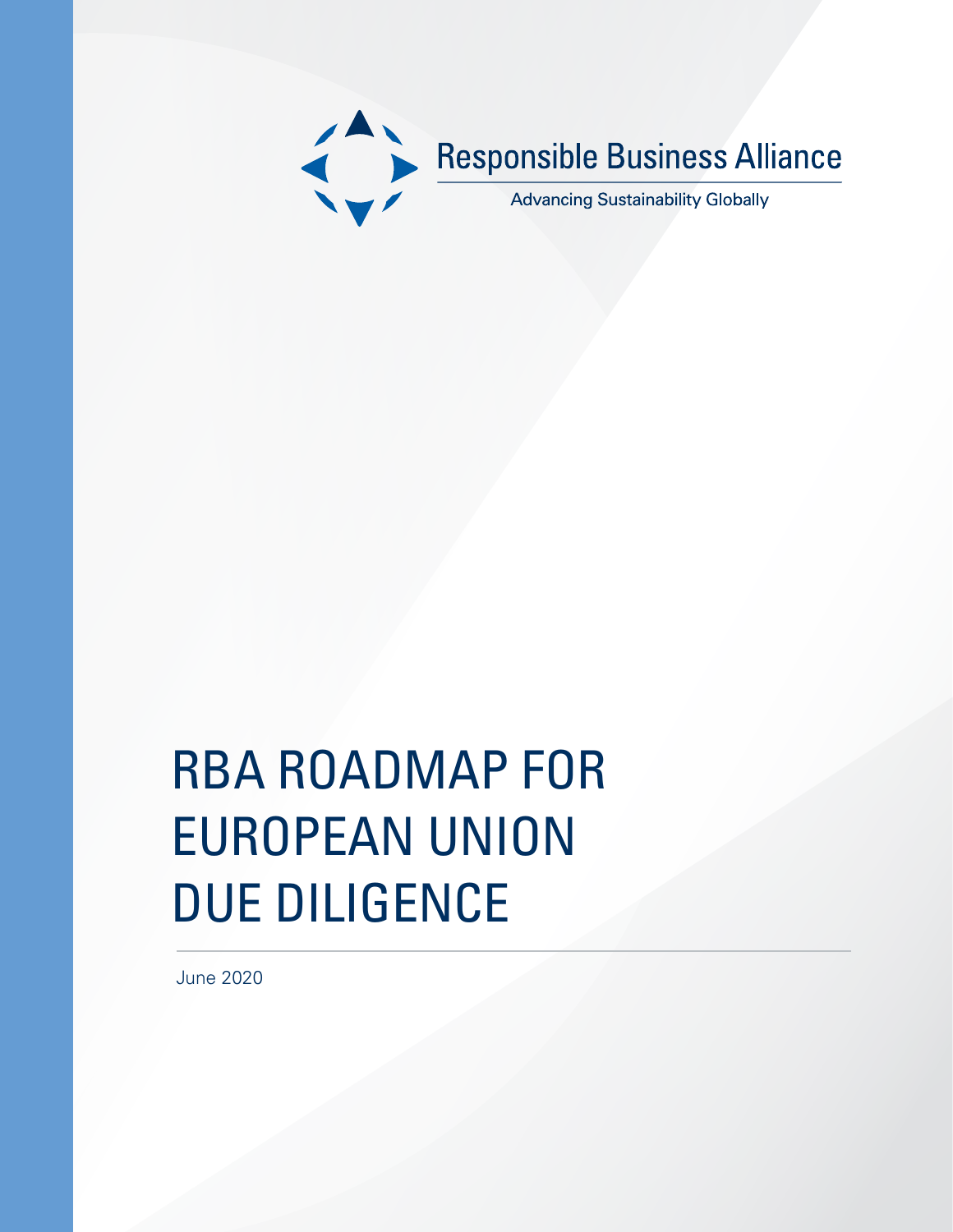# EXECUTIVE SUMMARY

As one of the world's largest industry coalitions dedicated to corporate social responsibility in global supply chains, the [Responsible Business Alliance](http://www.responsiblebusiness.org/) (RBA) enables member companies and their suppliers to conduct human rights and environmental due diligence deep into their supply chains. As the European Union (EU) seeks to develop due diligence legislation, it is crucial to pursue alignment with existing best practices such as the due diligence standards and tools provided by the RBA.

The RBA provides members with a robust toolbox of resources including risk-assessments, validated third-party assessments, corrective action plans and remediation assistance, verification and capacity-building, which has changed the very culture of workplaces across the globe. RBA members are held accountable to a common Code of Conduct and specific compliance requirements based on their membership levels.

Founded in 2004 by a group of leading electronics companies, the RBA is now a cross-industry initiative comprised of companies committed to supporting the rights and well-being of workers and communities worldwide. The RBA also hosts several initiatives, including the Responsible Minerals, Labor and Factory Initiatives, which address specific risks in supply chains. Today the RBA and its Initiatives have nearly 400 members with combined annual revenues of greater than \$7.7 trillion, directly employing over 21.5 million people, with products manufactured in more than 120 countries.

The RBA is convinced that companies, governments and civil society have shared interests and well-aligned goals when it comes to ensuring human rights and environmental due diligence in global supply chains. No responsible company wants these conditions anywhere in their supply chain.

As an industry body, the RBA has been advancing human rights due diligence across its membership by helping companies operationalize and implement due diligence into their operations and supply chains over the past 15 years. Via the RBA, companies can develop scalable solutions that impact workers and the environment and drive continuous change and improvement.

As RBA member companies have deep supply chains with thousands of suppliers providing services to more than one industry sector, it is crucial to leverage common standards and tools along with shared leverage to achieve change.

The RBA supports efforts by European governments and the European Commission (EC) to develop a harmonized European approach to due diligence and responsible sourcing across global supply chains, as opposed to separate and independent approaches by member countries. The RBA commits to playing a constructive role in helping to define a common approach to due diligence across Europe that builds and enables industry efforts.

We welcome the inclusion of a diverse range of stakeholder views in this discussion as it is important that we learn from best practices and experiences that have already led to positive impacts for people and the planet. In our view, it is crucial to identify effective and proven ways to work collaboratively to address fundamental issues in the supply chain while providing clarity and flexibility on how companies can operationalize international recommendations and regulations and meet national and international expectations on responsible business conduct.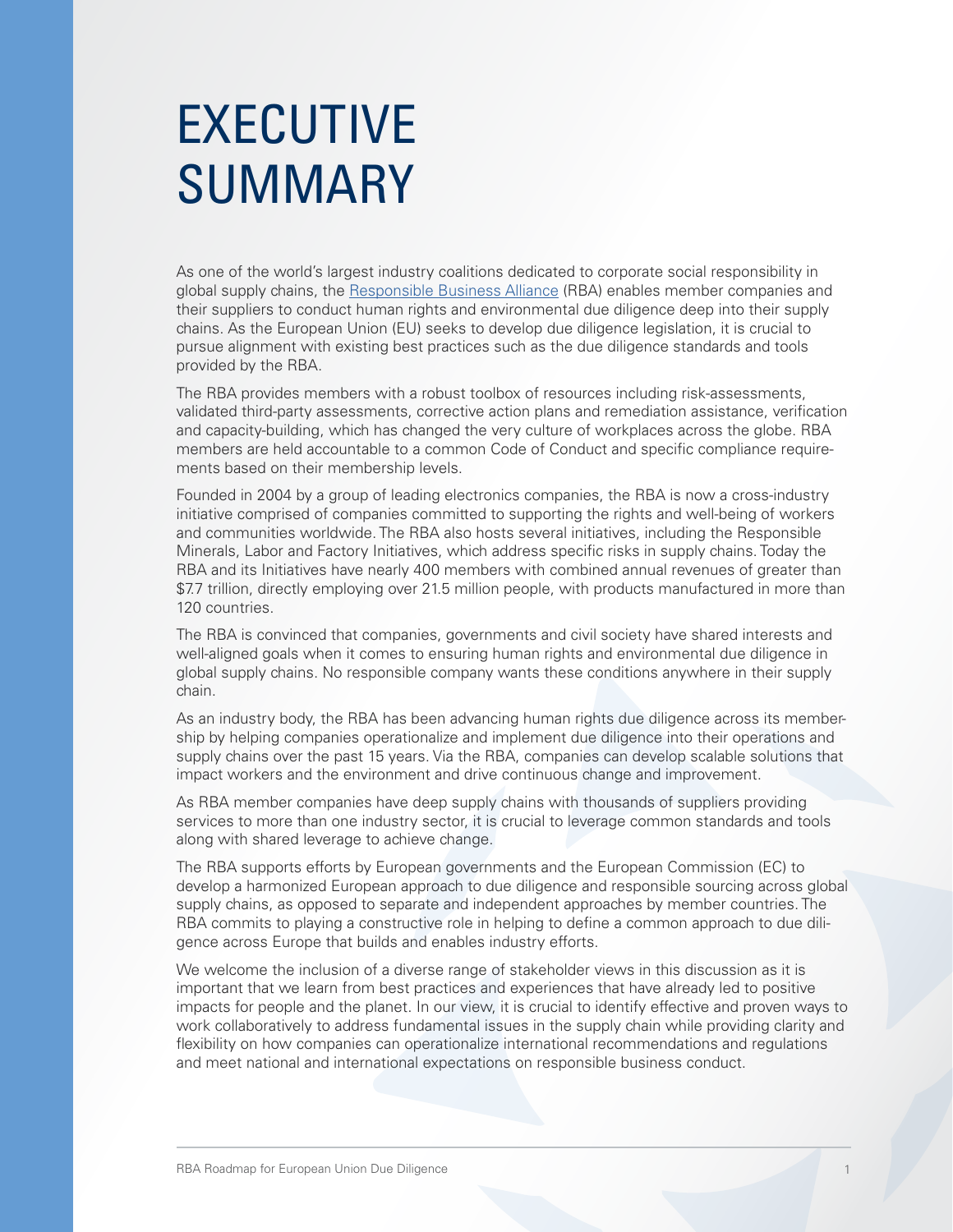The February 2020 DG Justice report, "Study on due diligence requirements through the supply chain," is a comprehensive and meaningful contribution that helps outline existing efforts while presenting various policy options to drive due diligence. Moreover, on April 29, 2020, the European Commissioner for Justice made a landmark announcement expressing his intention to pursue mandatory EU-level due diligence legislation. In this RBA Roadmap for European Union Due Diligence we outline several key principles we hope can assist European policymakers, at this early stage, in developing effective policy that optimally incentivizes due diligence:



Incentivize due diligence, through an outcome-oriented approach.



Build on existing best-in-class industry due diligence tools and best practices and promote existing industry schemes to drive collective leverage.



5

7

Ensure harmonization of requirements and policy coherence at the EU level.

1. Support leading international frameworks such as the UN Guiding Principles on Business and Human Rights (UNGP), the ILO Declaration on Fundamental Principles and Rights at Work and the UN Universal Declaration of Human Rights. 4

Pursue a "smart mix" of governmental policies to drive due diligence, including:

- a. Harmonized public procurement requirements EU-wide;
	- b. Strengthened public-private collaboration and dialogue to address root causes that lead to human rights abuses; and
- c. Encourage and enable governments, including in producing countries, to uphold their duty to "Protect Human Rights" aligned with the UNGP.

Develop capacity-building measures on how to design and implement due diligence for companies, specifically small and medium enterprises (SMEs), by building on industry expertise and providing support. 6

Set transparency expectations consistent with existing human rights reporting frameworks and disclosure requirements from other jurisdictions.

No organization, government or industry can do this alone. We are much more effective together than any one of us is individually. It is only by working collectively that we can truly address these complicated challenges. It is also important to implement multiple strategies and continually improve based on best practices and lessons learned by companies working toward common goals.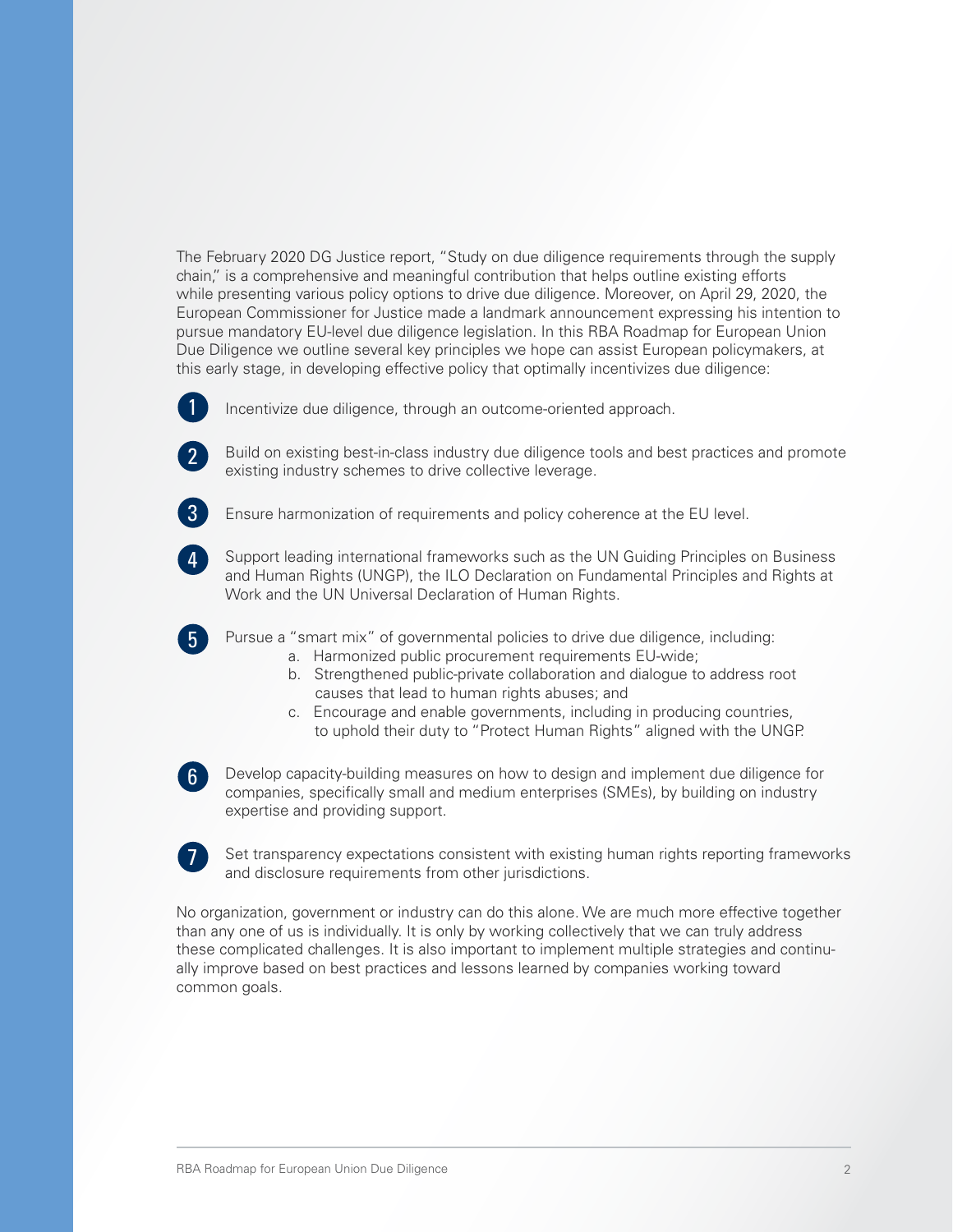## **O** INCENTIVIZE DUE DILIGENCE, THROUGH AN OUTCOME-ORIENTED APPROACH

Future legislation should aim at encouraging companies to implement due diligence by identifying risks, mitigating impacts, providing remediation, and reporting. In our experience, effective due diligence that makes a substantive difference involves the crucial steps of comprehensive risk assessment and identifying issues, and can include finding gaps in management systems or

policies. Such is a prerequisite for ensuring that when adverse impacts eventually occur, rights holders benefit from remediation. Given the complexity of supply chains and risks inherent in some markets, no supply chain is entirely issue-free. Companies fulfil their responsibilities through their commitment to continuous improvement and by remediating findings. Only when companies are encouraged to uncover issues and provide remediation to those whose rights may have been affected will supply chains meaningfully improve.

It is on these outcomes that EU legislation should evaluate companies, by pragmatically giving companies time for continual improvement and by encouraging companies to not shy away from doing due diligence. An approach that overly relies on legal liability of companies for issues found deep in supply chains or termination of contracts runs the risk of creating a "compliance only" mindset in the business community, thereby becoming detrimental to workers and the environment.

#### The [RBA's Responsible](http://www.responsiblelabor.org)  [Labor Initiative](http://www.responsiblelabor.org) (RLI)

The RLI is a multi-industry, multi-stakeholder initiative focused on ensuring that the rights of workers vulnerable to forced labor in global supply chains are consistently respected and promoted. RLI and RBA member efforts have led to positive impacts for workers, including:

- Reimbursement of \$40 million in recruitment fees
- Returning tens of thousands of passports
- Breaking the cycle of exploitation by transforming the market for ethical business practices and including workers in developing solutions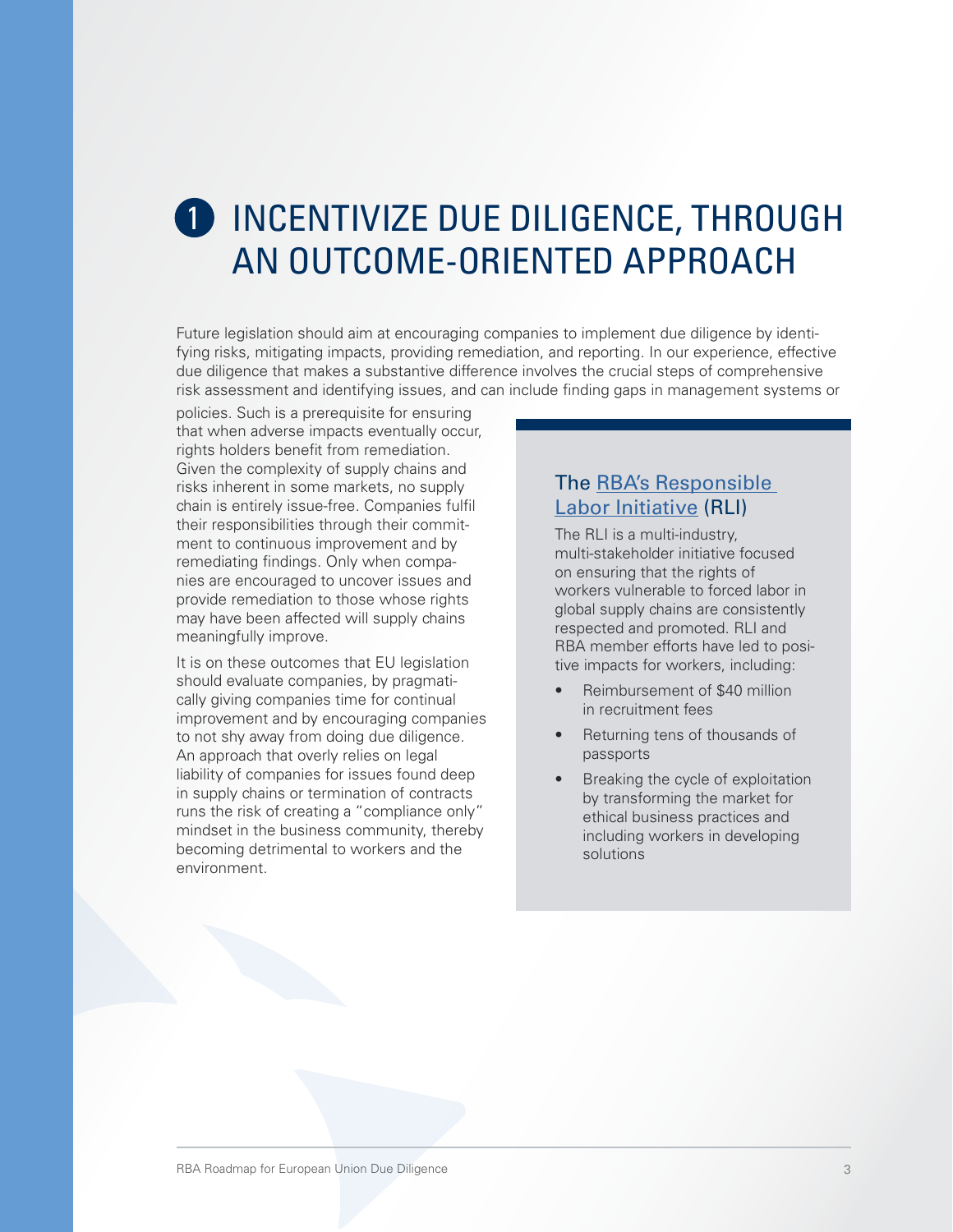## 2 BUILD ON INDUSTRY TOOLS AND PROGRAMS TO DRIVE COLLECTIVE LEVERAGE

It is important to acknowledge the effectiveness of many existing industry initiatives, tools and programs. Years of applying these tools in practice resulted in unique industry insight and practical experience with sector-specific risks, but also in continual improvement of these tools and enabled the emergence of a substantive and impactful implementation of due diligence in several sectors. It is important that EU legislation builds on this foundation.

As an industry body, the RBA has been advancing due diligence across its membership by helping companies operationalize and implement due diligence into their operations and supply chains over the past 15 years. Through our efforts we have developed a robust set of resources including risk-assessments, validated third-party assessments, corrective action and methodologies that enable remediation, verification and capacity-building, which have improved workplaces across the globe. Via the RBA, companies can develop scalable solutions that impact workers and the environment and drive continual change and improvement. When issues are identified, the RBA works with members on corrective action plans to drive improvements, increase efficiency and cascade responsible business conduct and worker protection throughout global supply chains.

#### EU Conflict Minerals Regulation and the Responsible Minerals Initiative (RMI)

The European Union Conflict Minerals Regulation will require importers of 3TG (Tin, Tantalum, Tungsten, Gold) to undertake due diligence in line with the OECD Due Diligence Guidance for Responsible Supply Chains of Minerals from Conflict-Affected and High-Risk Areas (OECD Guidance), effective January 1, 2021. To help implement the regulation, the EU and OECD jointly developed a scheme for the recognition of industry-level due diligence programs (that can gain recognition after a successful alignment assessment with the OECD Guidance), through which individual companies comply with the regulation. The EU Conflict Minerals Regulation builds on these existing industry programs to achieve its policy goals.

The RBA's RMI is currently undergoing review to become a recognized industry due diligence scheme under the Regulation.

The RMI is the most utilized and respected resources for companies from a range of industries addressing mineral supply chain challenges in their supply chains. The RMI provides companies with tools and resources to make sourcing decisions that improve regulatory compliance and support responsible sourcing of minerals globally.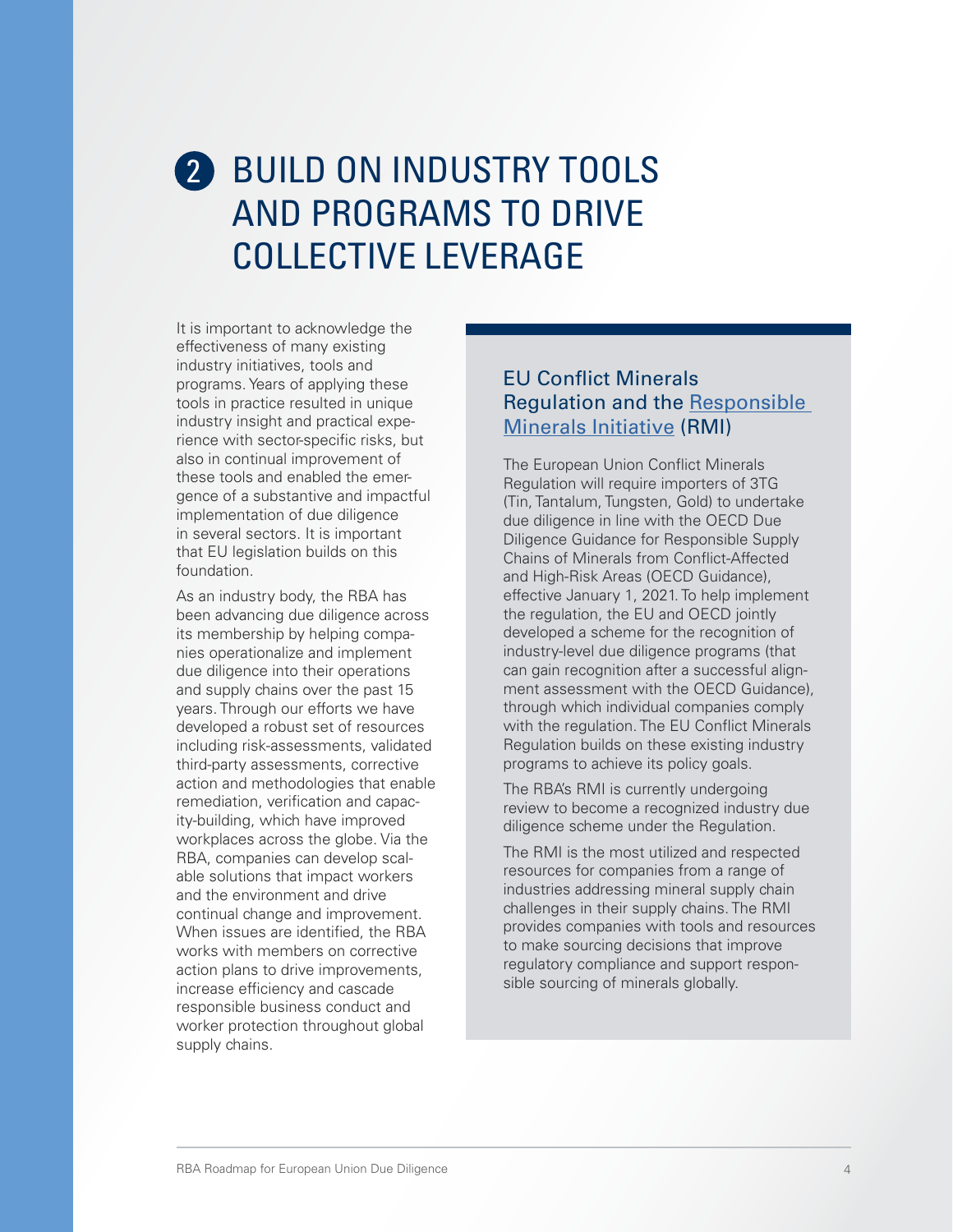Moreover, when complex and deep-rooted issues such as conflict minerals or forced labor are identified, the RBA provides a forum where companies can come together to devise effective and scalable solutions. The RMI and RLI initiatives are practical examples of this approach.

While some voices have questioned the role and even advocated the exclusion of industry due diligence schemes, this would not address deep-rooted issues in global supply chains, and such an approach would undermine the unique impact of due diligence schemes in systematically identifying and remediating human rights impacts on an unparalleled scale. Instead, we need a collaborative dynamic that builds on scalable private sector tools and best practices to prevent, identify and address adverse impacts in supply chains.

Efforts by the RBA are aimed not only at member companies but reach far beyond as our members push the standards in our Code of Conduct down their supply chain, thereby touching suppliers, recruiters, smelters and refiners to drive markets for responsible business conduct. By expanding these efforts across multiple industries, we can drive market transformation while creating a "race to the top" where businesses are not only doing good because it is the right thing to do but are also realizing benefits by doing so. While efforts like these take time, we are already witnessing demonstrable impact and building a public good that will extend beyond RBA members, across markets and national borders. EU-wide legislation that builds and strengthens this action can catalyze impact. The EU Conflict Minerals Regulation that comes into effect on January 1, 2021 could be an example in this regard in that it relies on a common international standard and industry schemes, and incentivizes action.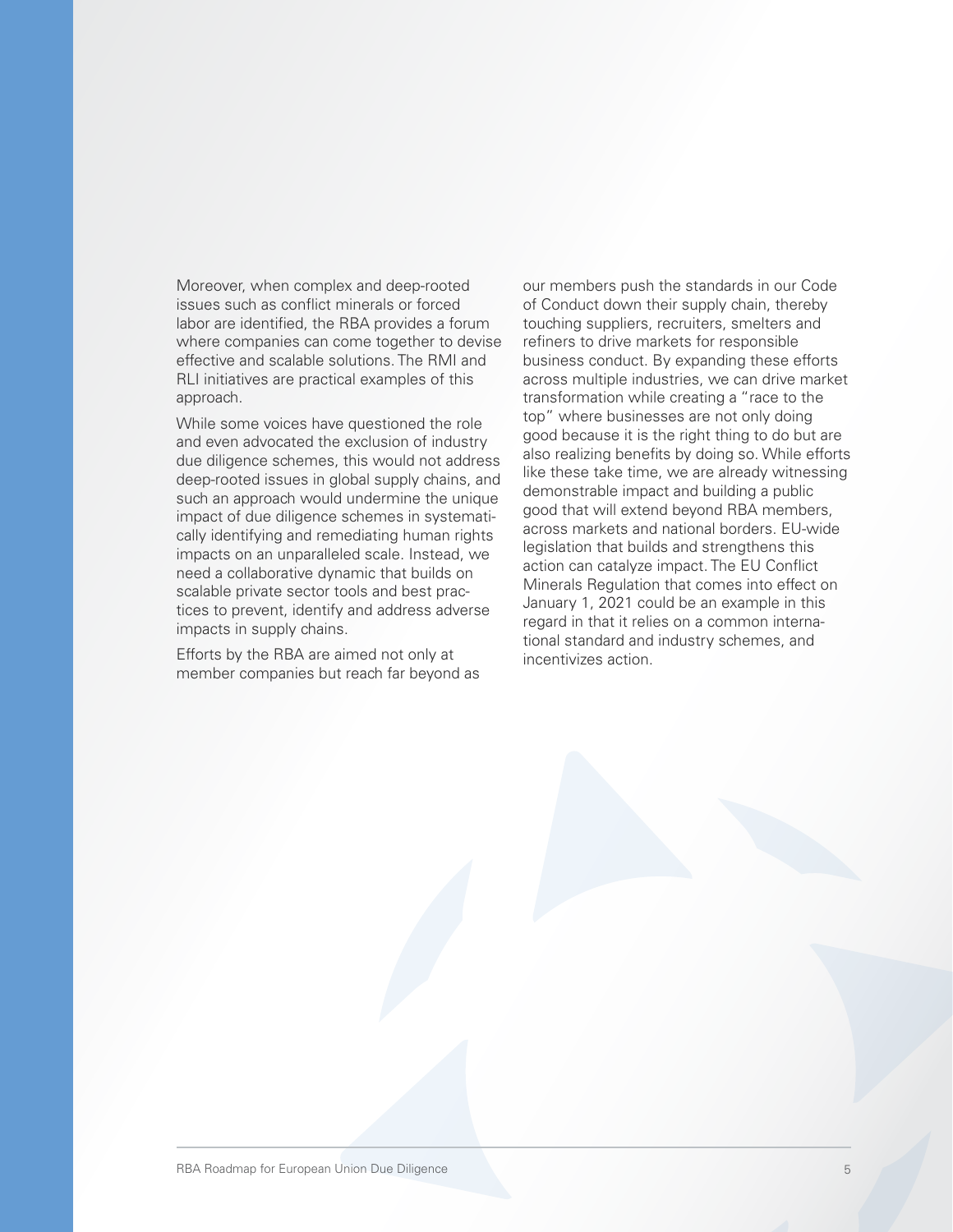## **3** HARMONIZATION AT THE EU LEVEL

Today there is a risk that the proliferation of frameworks and regulations related to due diligence creates a daunting challenge for many companies and contributes to diverting critical resources toward reporting rather than focusing attention where the greatest risks exist and from the urgent need to work collectively to address complicated problems. EU policymakers have a unique opportunity to harmonize standards and set clear expectations for companies, which will avoid duplication of efforts and allow optimal use of companies' resources to achieve the most important positive impact for people and the planet.

We expect that such standards regulating the European internal market could potentially be globalized through their adoption by multinational companies. Therefore, this would also provide an opportunity to position the EU as a global leader in this debate and provide responsible companies an opportunity to ensure a level playing field and prioritize responsible business practices as the way to do business.

## 4 ALIGNMENT WITH INTERNATIONAL STANDARDS

Leading international frameworks such as the UN Guiding Principles on Business and Human Rights (UNGP), the ILO Declaration on Fundamental Principles and Rights at Work, the UN Universal Declaration of Human Rights, the OECD Guidelines for Multinational Enterprises and the OECD Due Diligence Guidance for Responsible Business Conduct are widely accepted and reflected in existing standards, tools and programs. It is important that future EU due diligence legislation acknowledges their effectiveness and uptake in industry practice, by aligning its efforts with these existing frameworks.

These international frameworks provide high-level principles on what is expected of companies in terms of responsible business conduct and due diligence. They crystalize expectations on companies' responsibility to identify risks, prevent adverse impacts in their supply chains, communicate progress and, where appropriate, provide remedy. The RBA Practical Guide to Implementing Responsible Business Conduct Due Diligence in Supply Chains provides an overview of major international standards on responsible business conduct and demonstrates how RBA initiatives, programs and tools help companies operationalize and live up to international supply chain due diligence expectations utilizing the OECD Due Diligence Guidance for Responsible Business Conduct as a framework.

The RBA Code of Conduct is based on leading international norms, including but not limited to the UNGP, Universal Declaration of Human Rights, ILO International Labor Standards, OECD Guidelines for Multinational Enterprises, and ISO and SA standards. The Code provides a baseline to help companies operationalize and implement due diligence into their operations and supply chains. The standards set out in the Code help ensure that working conditions are safe, workers are treated with respect and dignity, business operations are conducted ethically and responsibly, and the environment is protected.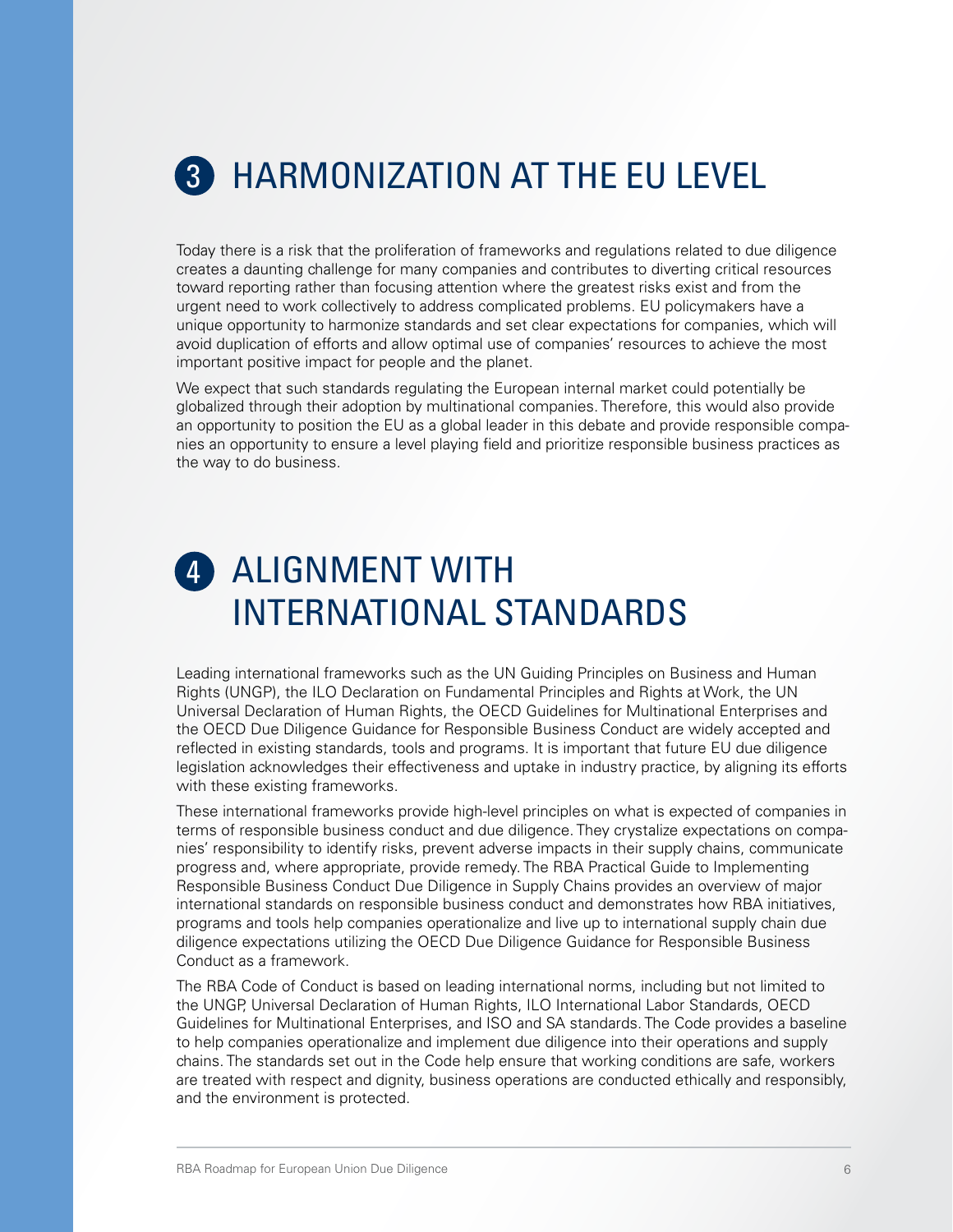## 5. PURSUE A "SMART MIX" OF POLICIES 5 TO DRIVE DUE DILIGENCE

It is only through collaboration among industry players and with governments and civil society that we can drive improvements to deep-rooted developmental challenges. Industry cannot solve this challenge alone, and no one-size-fits-all solution exists.

Thus, it is critical that future EU-level legislation includes a "smart mix" of policies, legislation and other measures to stimulate greater due diligence across all actors. This should include:

- Harmonized public procurement requirements at the EU level. The RBA supports the inclusion and harmonization of responsible business conduct requirements in public procurement at the European level. Public procurement agencies across Europe are beginning to add new social and environmental requirements in contract updates with many providers. Through these contractual requirements, public buyers are looking for insight and transparency on supply chain policies and practices in the manufacturing of the products they buy. The RBA has long been at the intersection of buyers, brands and civil society. This gives us a unique perspective to see opportunities for harmonization, consolidation and consistency across Europe. Buyers are grappling with how to integrate social and environmental responsibility into purchasing decisions. The RBA Practical Guide to Transparency in Procurement maps out a spectrum that buyers can use as a resource to assess companies' disclosures on social and environmental responsibility and meet their own sustainable purchasing goals.
- Strengthened public-private collaboration and dialogue to address root causes that lead to human rights abuses. Any potential legislation should be accompanied by increased collaboration between public and private sectors toward identifying and tackling the root causes underlying human rights risks in global supply chains. Global supply chains are by definition embedded in local socio-economic realities that cause or contribute to human rights risks associated with these supply chains. Many of these risks can only be tackled through a holistic approach that considers their root causes. Better governmental policies have the potential to solve issues at the source more effectively. Leveraging and expanding on existing dialogues in key markets and industries with leading inter-governmental organizations such as the OECD and ILO would be important.
- Encourage and enable governments to uphold their duty to "Protect Human Rights" aligned with the UNGP. It is crucial that future EU-level due diligence efforts promote and support local governments' responsibility to enforce worker protections as it is their responsibility under the UNGP's "States Duty to Protect" pillar. Involving business in the implementation of these provisions and taking a gradual, partnership-based approach that demonstrates the benefits of responsible business conduct should be a part of the EU-wide action on due diligence.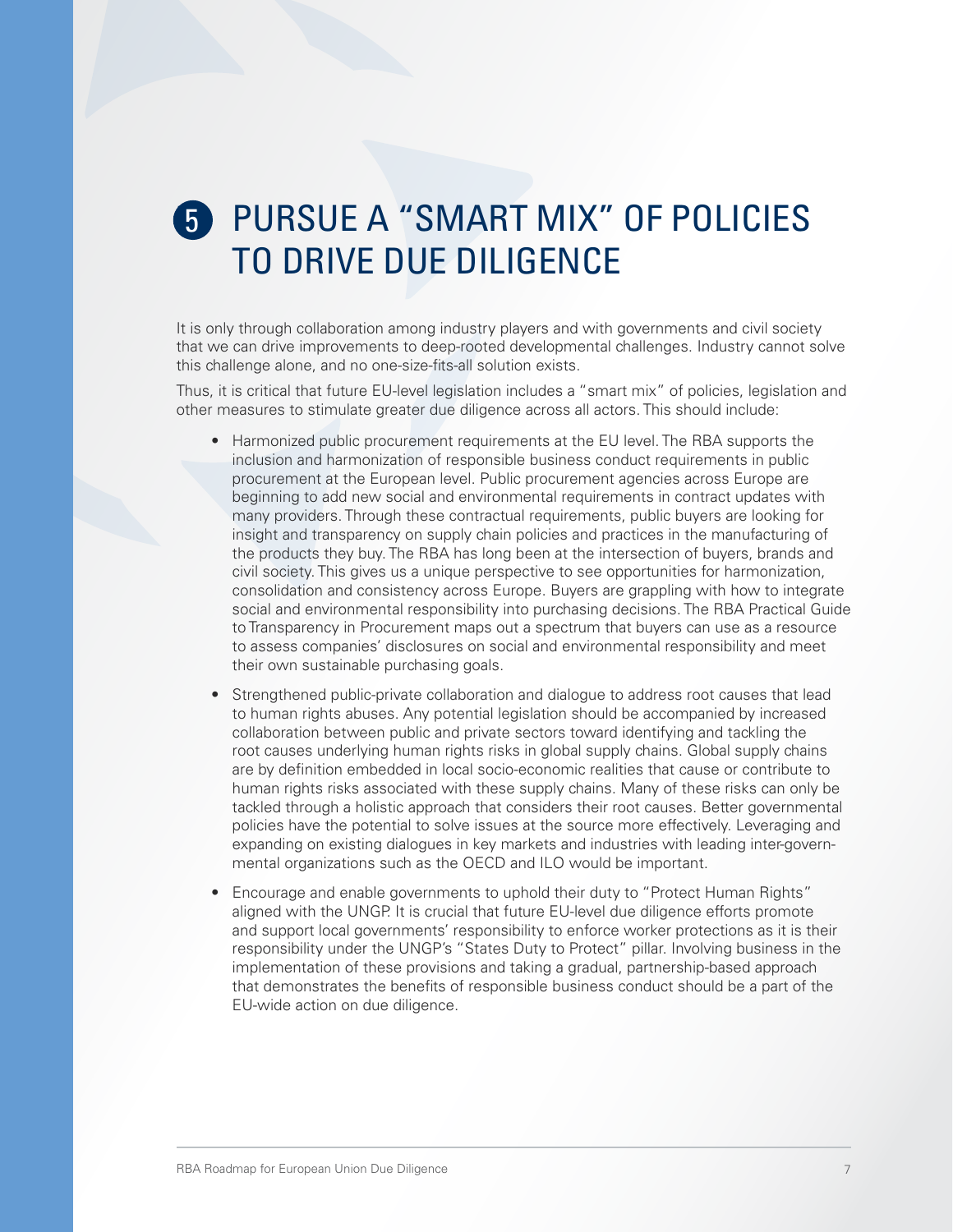#### 6. DEVELOP CAPACITY-BUILDING MEASURES ON HOW TO DESIGN AND IMPLEMENT DUE DILIGENCE FOR COMPANIES, SPECIFICALLY SMES, BY BUILDING ON INDUSTRY EXPERTISE AND PROVIDING SUPPORT 6

Any EU-wide effort should acknowledge that not all companies are at the same point in their journey toward conducting greater due diligence or adopting responsible business practices. Concerns of different natures, including factors relating to costs, resources and capacity, can be barriers to the smooth uptake of these practices as required by international standards. This is why from an RBA perspective it is critical to develop a step-wise approach that gives companies time to design, develop and implement due diligence building on existing practices. It would be important to leverage existing systems and programs, as many capacity-building resources exist today and would benefit from wider dissemination through public-private partnerships. Small and medium-sized enterprises should also receive support. The objective should not be to sanction but to incentivize and support efforts to drive continuous improvement in their supply chains.

### **SETTING TRANSPARENCY EXPECTATIONS** CONSISTENT WITH EXISTING HUMAN RIGHTS REPORTING FRAMEWORKS AND DISCLOSURE REQUIREMENTS FROM OTHER JURISDICTIONS 7

A critical component of effective due diligence is transparency to all stakeholders. There have been significant efforts to create internationally recognized reporting and disclosure frameworks that many responsible companies are using to report their due diligence efforts, which are widely accepted by governments, public buyers, investors and other stakeholders. It is imperative that future regulation recognizes these frameworks as acceptable for appropriate transparency, and that EU due diligence legislation is aligned with the ongoing revision of the EU Non-Financial Reporting directive. As previously mentioned, the RBA Practical Guide to Transparency in Procurement provides an overview of these frameworks and has been further enhanced with issue-specific resources such as [Modern Slavery Reporting](https://www.globalreporting.org/resourcelibrary/RLI-GRI_Advancing-Modern-Slavery-Reporting-to-Meet-Stakeholder-Expectations.pdf) and [Responsible Mineral Sourcing](https://www.globalreporting.org/resourcelibrary/RMI-GRI_Advancing-Reporting-on-Responsible-Minerals-Sourcing.pdf)  [Reporting](https://www.globalreporting.org/resourcelibrary/RMI-GRI_Advancing-Reporting-on-Responsible-Minerals-Sourcing.pdf) Toolkits developed in collaboration between the RLI, RMI and the Global Reporting Initiative.